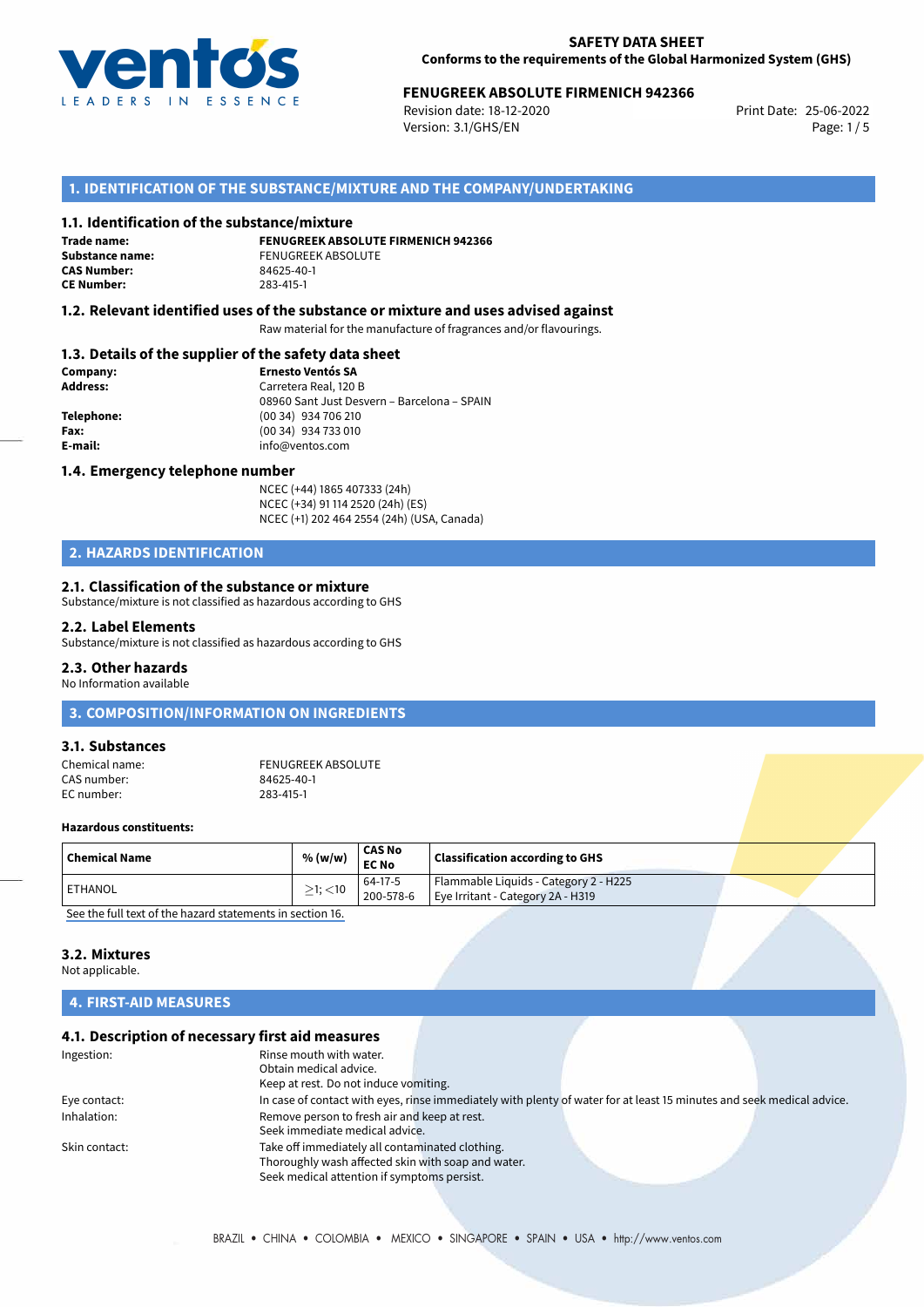

## **FENUGREEK ABSOLUTE FIRMENICH 942366**<br>Revision date: 18-12-2020

Revision date: 18-12-2020 Version: 3.1/GHS/EN Page: 2 / 5

## **4.2. Most important symptoms and effects, both acute and delayed**

No information available.

#### **4.3. Indication of any immediate medical attention and special treatment needed**

No information available.

## **5. FIRE-FIGHTING MEASURES**

#### **5.1. Extinguishing Media**

Water spray, carbon dioxide, dry chemical powder or appropriate foam. For safety reasons do not use full water jet.

#### **5.2. Special hazards arising from the substance or mixture**

Known or Anticipated Hazardous Products of Combustion: Emits toxic fumes under fire conditions.

#### **5.3. Advice for firefighters**

High temperatures can lead to high pressures inside closed containers. Avoid inhalation of vapors that are created. Use appropriate respiratory protection. Do not allow spillage of fire to be poured into drains or watercourses. Wear self-contained breathing apparatus and protective clothing.

## **6. ACCIDENTAL RELEASE MEASURES**

#### **6.1. Personal precautions, protective equipment and emergency procedures**

Evacuate surronding areas. Ensure adequate ventilation. Keep unnecessary and unprotected personnel from entering. Do not breathe vapor/spray. Avoid contact with skin and eyes. Information regarding personal protective measures: see section 8.

#### **6.2. Environmental precautions**

To avoid possible contamination of the environment, do not discharge into any drains, surface waters or groundwaters.

#### **6.3. Methods and materials for containment and cleaning up**

Cover with an inert, inorganic, non-combustible absorbent material (e.g. dry-lime, sand, soda ash). Place in covered containers using non-sparking tools and transport outdoors. Avoid open flames or sources of ignition (e.g. pilot lights on gas hot water heater). Ventilate area and wash spill site after material pickup is complete.

#### **6.4. Reference to other sections**

Information regarding exposure controls, personal protection and disposal considerations can be found in sections 8 and 13.

#### **7. HANDLING AND STORAGE**

#### **7.1. Precautions for safe handling**

Do not store or handle this material near food or drinking water. Do not smoke. Avoid contact with the eyes, skin and clothing. Wear protective clothing and use glasses. Observe the rules of safety and hygiene at work. Keep in the original container or an alternative made from a compatible material.

#### **7.2. Conditions for safe storage, including any incompatibilities**

Store in tightly closed and preferably full containers in a cool, dry and ventilated area, protected from light. Keep away from sources of ignition (e.g. hot surfaces, sparks, flame and static discharges). Keep away from incompatible materials (see section 10).

## **7.3. Specific end use(s)**

No information available.

#### **8. EXPOSURE CONTROLS AND PERSONAL PROTECTION**

#### **8.1. Control parameters**

Components with occupational exposure limits: None known.

#### **8.2. Exposure controls**

Measures should be taken to prevent materials from being splashed into the body. Provide adequate ventilation, according to the conditions of use. Use a mechanical exhaust if required.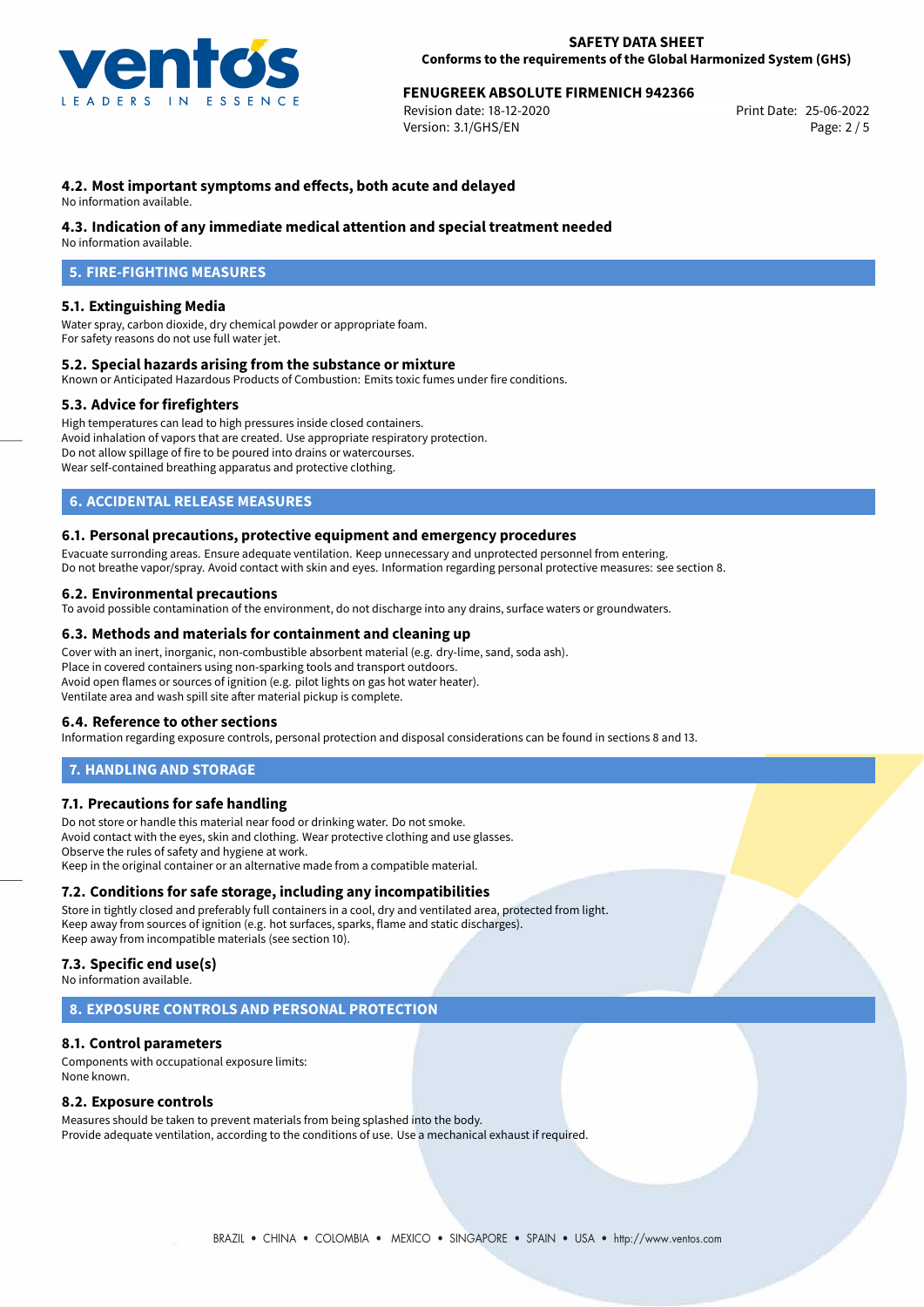

## **FENUGREEK ABSOLUTE FIRMENICH 942366**<br>Revision date: 18-12-2020 Print Date: 25-06-2022

Revision date: 18-12-2020 Version: 3.1/GHS/EN Page: 3 / 5

## **8.3. Individual protection measures, such as personal protective equipment**

Eye/Face protection: Chemical safety goggles are recommended. Wash contaminated goggles before reuse. Chemical-resistant gloves are recommended. Wash contaminated gloves before reuse. Body protection: Personal protective equipment for the body should be selected based on the task being performed and the risks involved. Respiratory Protection: In case of insufficient ventilation, use suitable respiratory equipment. Environmental exposure controls: Emissions from ventilation or process equipment should be checked to ensure they comply with environmental protection legislation. In some cases, filters or engineering modifications to the process equipment will be necessary to reduce emissions to acceptable levels.

## **9. PHYSICAL AND CHEMICAL PROPERTIES**

#### **9.1. Information on basic physical and chemical properties**

| Appearance:                            | Solid                     |
|----------------------------------------|---------------------------|
| Colour:                                | Conforms to standard      |
| Odour:                                 | Conforms to standard      |
| Odour theshold:                        | Not determined            |
| pH:                                    | Not determined            |
| Melting point/freezing point:          | Not determined            |
| Boling point/boiling range (°C):       | Not determined            |
| Flash point:                           | $101^{\circ}$ C           |
| Evaporation rate:                      | Not determined            |
| Flammability:                          | Not determined            |
| Lower flammability/Explosive limit:    | Not determined            |
| Upper flammability/Explosive limit:    | Not determined            |
| Vapour pressure:                       | Not determined            |
| Vapour Density:                        | Not determined            |
| Density:                               | Not determined            |
| Relative density:                      | Not determined            |
| Water solubility:                      | <b>INSOLUBLE IN WATER</b> |
| Solubility in other solvents:          | <b>SOLUBLE IN ETHANOL</b> |
| Partition coefficient n-octanol/water: | Not determined            |
| Auto-ignition temperature:             | Not determined            |
| Decomposition temperature:             | Not determined            |
| Viscosity, dynamic:                    | Not determined            |
| Viscosity, kinematic:                  | Not determined            |
| Explosive properties:                  | Not determined            |
| Oxidising properties:                  | Not determined            |
|                                        |                           |

## **10. STABILITY AND REACTIVITY**

#### **10.1. Reactivity**

No hazardous reactions if stored and handled as prescribed/indicated.

## **10.2. Chemical stability**

The product is stable if stored and handled as prescribed/indicated.

#### **10.3. Possibility of hazardous reactions**

No hazardous reactions if stored and handled as prescribed/indicated.

#### **10.4. Conditions to Avoid**

Conditions to Avoid: Excessive heat, flame or other ignition sources.

#### **10.5. Incompatible materials**

Avoid contact with strong acids and bases and oxidizing agents.

#### **10.6. Hazardous decomposition products**

During combustion may form carbon monoxide and unidentified organic compounds.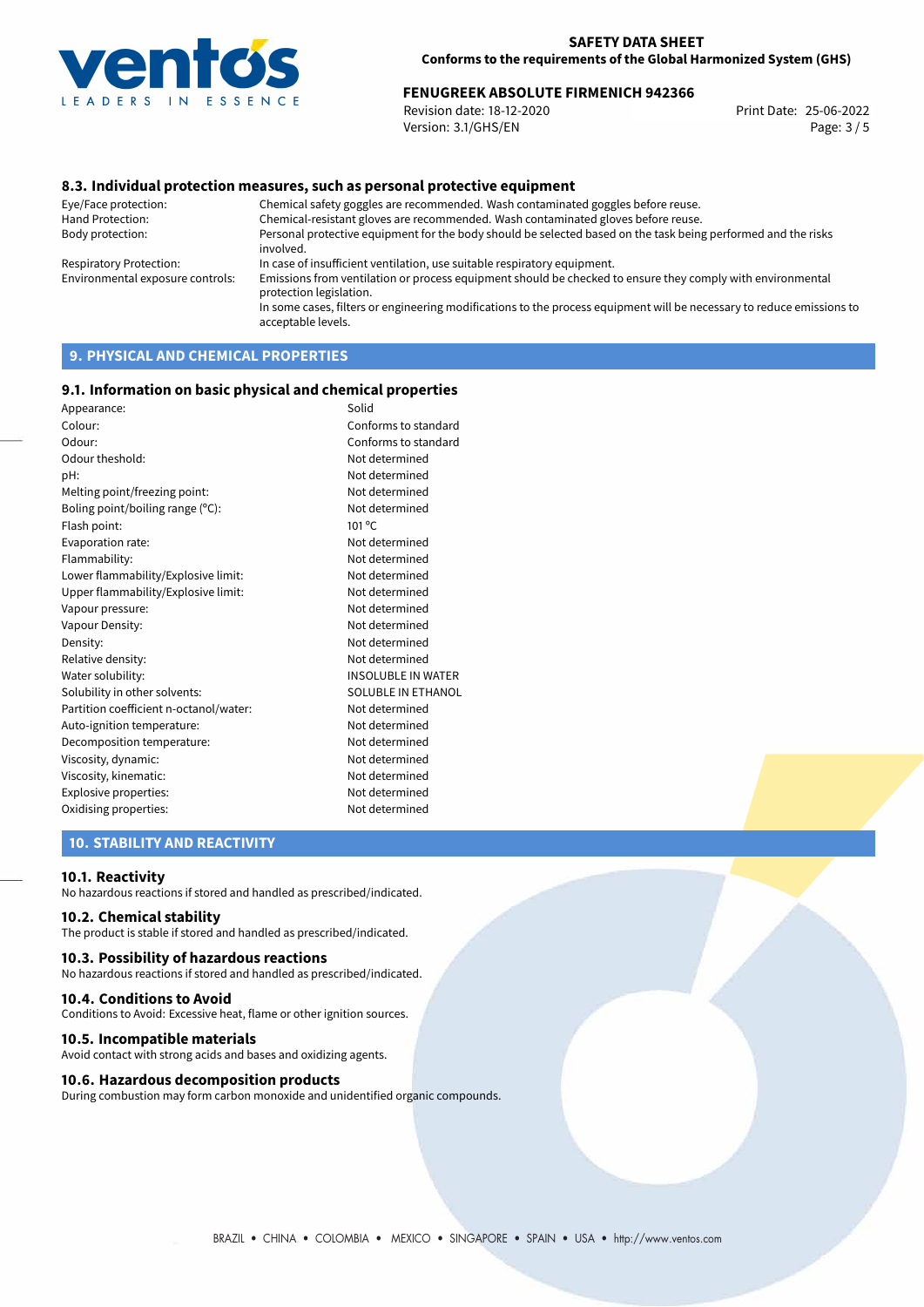

## **FENUGREEK ABSOLUTE FIRMENICH 942366**<br>Revision date: 18-12-2020 Print Date: 25-06-2022

Revision date: 18-12-2020 Version: 3.1/GHS/EN Page: 4 / 5

## **11. TOXICOLOGICAL INFORMATION**

| Acute toxicity                    | Based on the data available, the criteria for classification are not met. |
|-----------------------------------|---------------------------------------------------------------------------|
| Skin corrosion/irritation         | Based on the data available, the criteria for classification are not met. |
| Serious eye damage/irritation     | Based on the data available, the criteria for classification are not met. |
| Respiratory or skin sensitisation | Based on the data available, the criteria for classification are not met. |
| Germ cell mutagenicity            | Based on the data available, the criteria for classification are not met. |
| Carcinogenicity                   | Based on the data available, the criteria for classification are not met. |
| Reproductive toxicity             | Based on the data available, the criteria for classification are not met. |
| <b>STOT-single exposure</b>       | Based on the data available, the criteria for classification are not met. |
| <b>STOT-repeated exposure</b>     | Based on the data available, the criteria for classification are not met. |
| <b>Aspiration hazard</b>          | Based on the data available, the criteria for classification are not met. |

## **12. ECOLOGICAL INFORMATION**

#### **12.1. Toxicity**

**Assessment:**

Based on the data available, the criteria for classification are not met. **Experimental/calculated data:** No information available.

## **12.2. Degradability**

No information available.

#### **12.3. Bioaccumulative potential**

No information available.

#### **12.4. Soil mobility**

No information available.

## **12.5. Other adverse effects**

See also sections 6, 7, 13 and 15 Do not allow to get into waste water or waterways.

#### **13. DISPOSAL CONSIDERATIONS**

#### **13.1. Waste treatment methods**

Dispose of in accordance with national and local environmental regulations.

## **14. TRANSPORT INFORMATION**

|                                  | <b>ADR/RID/ADN</b>                | <b>IMDG</b>                       | <b>IATA-ICAO</b>                  |
|----------------------------------|-----------------------------------|-----------------------------------|-----------------------------------|
| 14.1. UN Number                  | Not classified as hazardous goods | Not classified as hazardous goods | Not classified as hazardous goods |
| 14.2. UN Proper Shipping Name    | Not applicable                    | Not applicable                    | Not applicable                    |
| 14.3. Transport Hazard Class(es) | Not applicable                    | Not applicable                    | Not applicable                    |
| 14.4. Packing Group              | Not applicable                    | Not applicable                    | Not applicable                    |
| 14.5. Environmental hazards      | No                                | <b>No</b>                         | No                                |
| <b>Additional information</b>    |                                   |                                   |                                   |

#### **14.6 Special precautions for user**

None known

## **14.7. Transport in bulk according to Annex II of MARPOL 73/78 and the IBC Code**

No information available

#### **15. REGULATORY INFORMATION**

## **15.1. Safety, health and environmental regulations/legislation specific for the substance or mixture**

No information available

#### **16. OTHER INFORMATION**

**Full text of the R-phrases, hazard statements and precautionary statements mentioned in section 3:**

H225 – Highly flammable liquid and vapour.

H319 – Causes serious eye irritation.